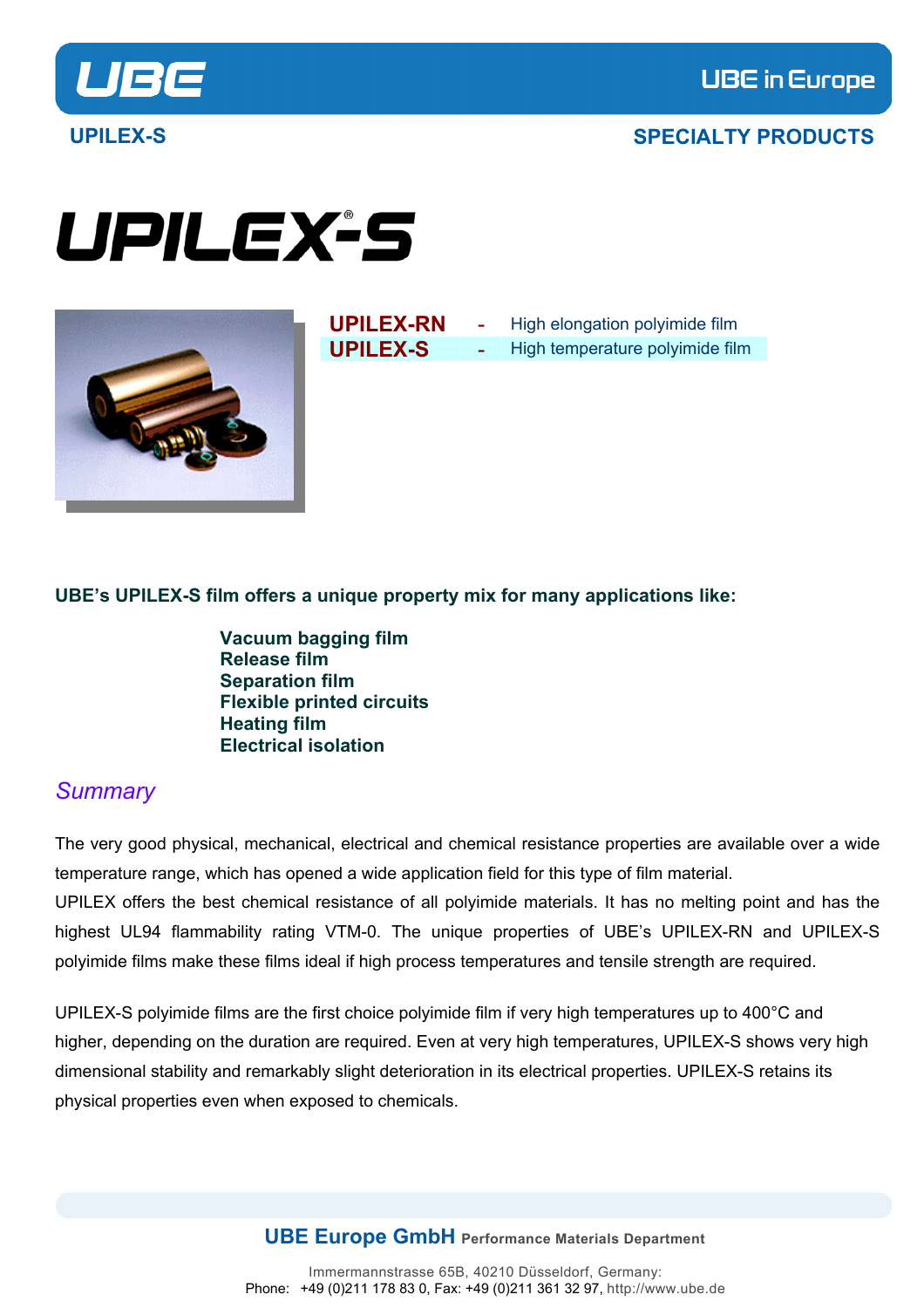



#### *High tensile modulus*

UPILEX-RN and -S both have mechanical properties, which are considerably better than competitive products. In particular, UPILEX-S shows outstanding performance, with a tensile strength of 520 MPa, and a tensile modulus of 9121 MPa - more than twice of what was previously available. UPILEX-RN offers excellent elongation of 172% and a tensile strength of 402 MPa. In addition, there is very small degradation of these properties at high temperatures, enabling the use of these materials under extreme temperatures.

#### *Superior dimensional stability*

UPILEX-S and -RN have dimensional stability by far outperforming currently available products. Linear expansion, heat shrinkage and hygroscopic expansion are all extremely small.

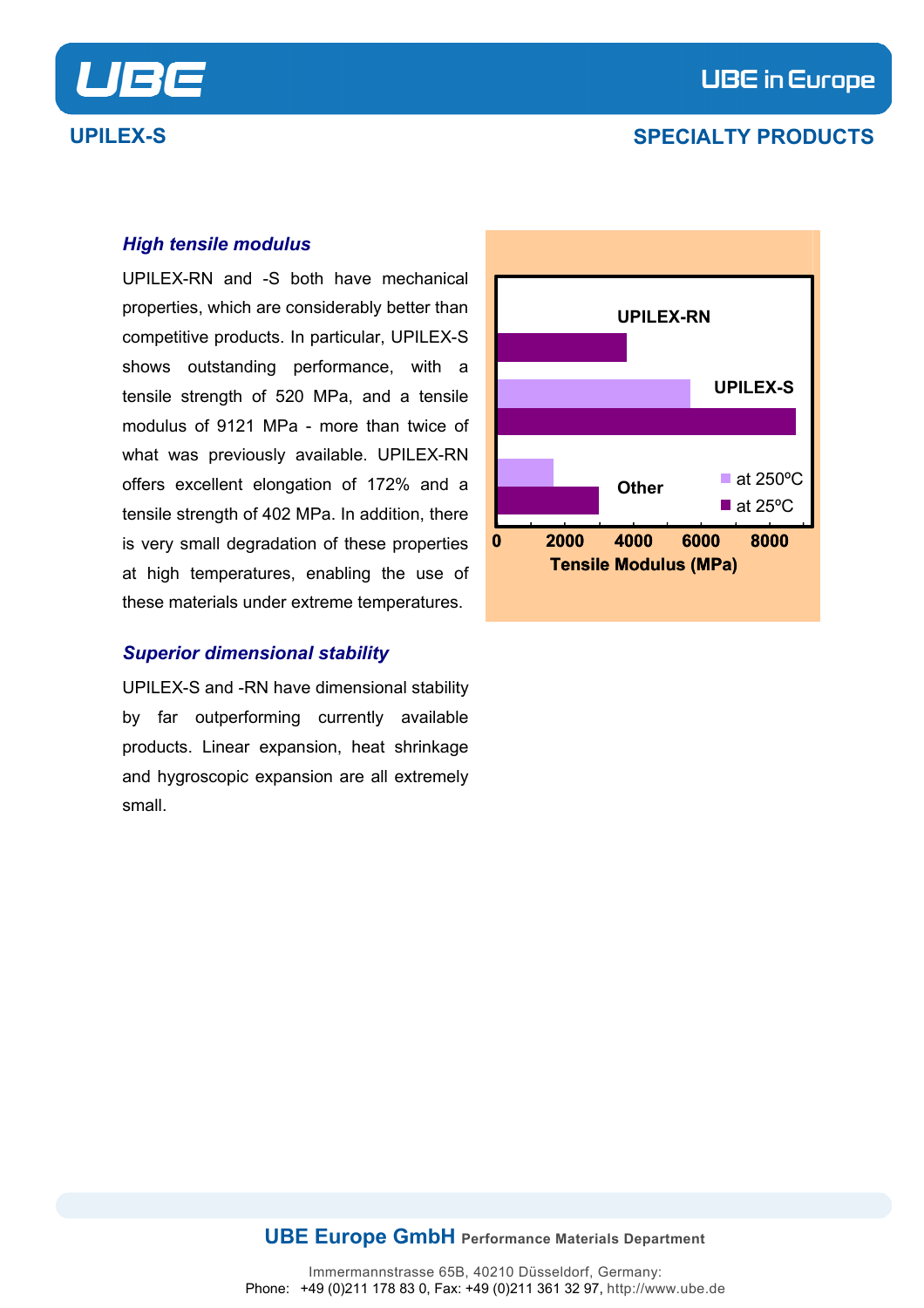# *Mechanical Properties*

UPILEX-S demonstrates outstanding mechanical characteristics through a wide temperature range. UPILEX-S displays high tensile strength and modulus and features outstanding long-term heat resistance. Another advantage of UPILEX-S is its high resistance to hydrolysis, as properties are practically unaffected, even by immersion in boiling water for long periods.

| Table-1: Mechanical Properties (Typical Values)   |                   |                  |                  |                |       |                 |                 |                        |
|---------------------------------------------------|-------------------|------------------|------------------|----------------|-------|-----------------|-----------------|------------------------|
|                                                   |                   |                  | UPILEX-25S       |                |       |                 | UPILEX-75S      |                        |
| Properties                                        | Unit              | $-269^{\circ}$ C | $-196^{\circ}$ C | $25^{\circ}$ C | 300°C | $25^{\circ}$ C- | $200^{\circ}$ C | <b>Test Method</b>     |
| Tensile Strength (MD)                             | MPa               | 735              | 647              | 520            | 294   | 363             | 275             | ASTMD882               |
| Stress @ 5% Elongation<br>(MD)                    | <b>MPa</b>        |                  |                  | 255            | 88    | 206             | 108             | ASTMD882               |
| Elongation (MD)                                   | $\frac{0}{0}$     | 10               | 15               | 42             | 67    | 50              | 80              | ASTMD882               |
| Tensile Modulus (MD)                              | MPa               |                  |                  | 9121           | 3727  | 6963            | 3825            | ASTMD882               |
| <b>Tear Strength-Initiation</b><br>[Graves] (MD)  | N                 |                  |                  | 226            |       | 294             |                 | ASTMD1004              |
| Tear Strength-propagation<br>[Elmendorf] (MD)     | N                 |                  |                  | 3.24           |       | 4.22            |                 | ASTMD1922              |
| Folding endurance [MIT]                           | cycles            |                  |                  | >100000        |       | >25000          |                 | ASTMD2176              |
| Density                                           | g/cm <sup>3</sup> | 1.47             |                  |                |       |                 |                 | ASTMD1505              |
| Coefficient of Kinetic Friction<br>(film-to-film) |                   |                  |                  | 0.4            |       |                 |                 | ASTMD1894              |
|                                                   |                   |                  |                  |                |       |                 |                 | *MD: Machine Direction |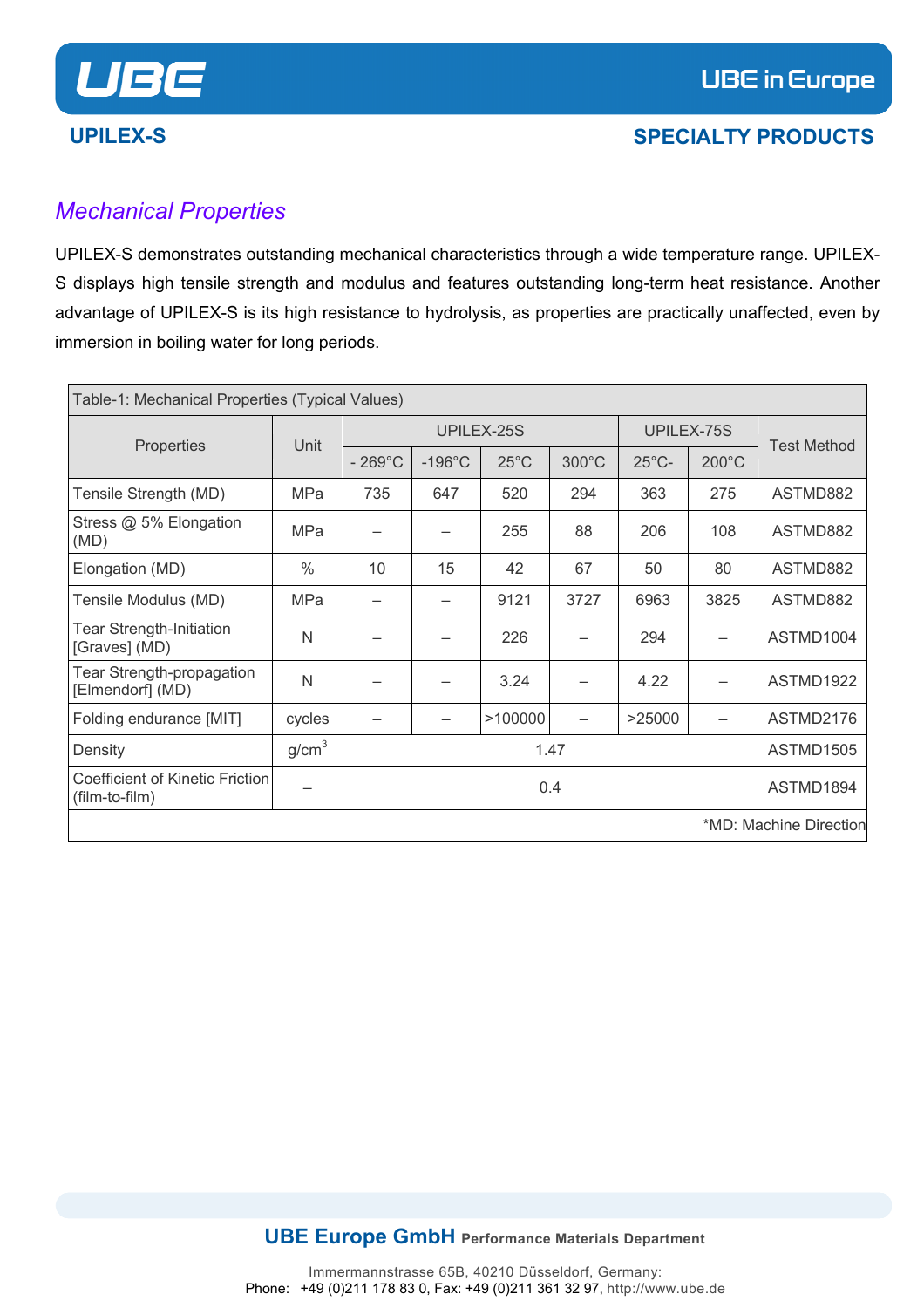

# *Thermal Properties*

UPILEX-S has the highest heat resistance of any plastic film currently available. Its major features include smaller values in both heat shrinkage and thermal linear expansion coefficients and self-extinction (UL94 VTM-0). This makes it ideal for use in FPC and TAB-tape substrates composed of minute circuits.





#### *Thermal Degradation Behavior*



#### **UBE Europe GmbH Performance Materials Department**

Immermannstrasse 65B, 40210 Düsseldorf, Germany: Phone: +49 (0)211 178 83 0, Fax: +49 (0)211 361 32 97, http://www.ube.de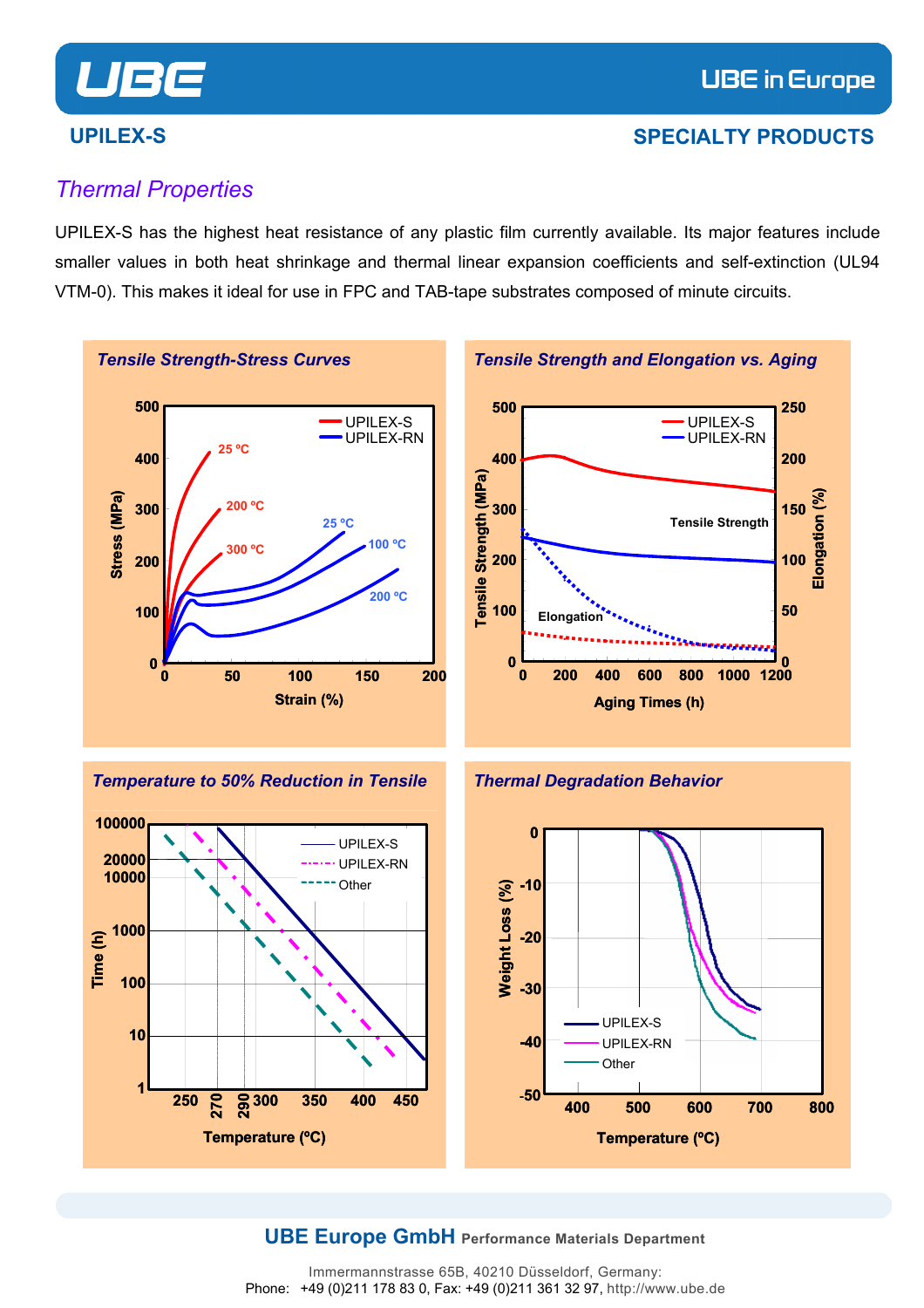

| Table-2: Thermal Properties (Typical Values)                                       |                              |             |                                                                                              |  |  |  |  |
|------------------------------------------------------------------------------------|------------------------------|-------------|----------------------------------------------------------------------------------------------|--|--|--|--|
| Properties                                                                         | UPILEX-25S                   | UPILEX-75S  | <b>Test Conditions (Test Method)</b>                                                         |  |  |  |  |
| Heat shrinkage (%)                                                                 | 0.1                          | 0.01        | 200°C, 2Hours JIS C2318                                                                      |  |  |  |  |
| Thermal Coefficient of Linear<br>Expansion between 20-200°C<br>(ppm $/^{\circ}$ K) | 12                           | 20          | Values determined by minute linear<br>expansion tester at 5°C/min.<br>temperature increments |  |  |  |  |
| Melting Point (°C)                                                                 |                              | <b>None</b> |                                                                                              |  |  |  |  |
| Specific Heat (J/g/°K)                                                             | 1.13                         |             | Differential Scanning Calorimeter                                                            |  |  |  |  |
| Temperature Index (°C)                                                             | 290                          |             | Heat Treatment: 20,000 Hours                                                                 |  |  |  |  |
| Flammability                                                                       | UL94 VTM-0 (Exceeding 7.5 m) |             | <b>UL94 File No.48133</b>                                                                    |  |  |  |  |
| Oxygen Index (%)                                                                   |                              | 66          | <b>JIS K7201</b>                                                                             |  |  |  |  |
| Thermal Conductivity (W/m/°K)                                                      | 0.29                         |             | Laser Flash Method                                                                           |  |  |  |  |

# *Electrical properties*

UPILEX-S exhibits excellent electrical characteristics over a wide range of temperatures and frequencies. Even at high temperatures, UPILEX-S shows remarkably slight deterioration in its electrical properties.

| Table-3: Electrical Properties (Typical Values) |             |                |                 |                |                 |               |                       |
|-------------------------------------------------|-------------|----------------|-----------------|----------------|-----------------|---------------|-----------------------|
|                                                 | Unit        | UPILEX-25S     |                 | UPILEX-75S     |                 | <b>Test</b>   | <b>Test Method</b>    |
| Properties                                      |             | $25^{\circ}$ C | $200^{\circ}$ C | $25^{\circ}$ C | $200^{\circ}$ C | conditions    |                       |
| Dielectric Strength                             | kV          | 6.8            | 6.8             | 11             | 11              | $50$ Hz       | <b>ASTM D149</b>      |
| Dielectric Constant                             |             | 3.5            | 3.3             | 3.3            | 3.2             | $10^3$ Hz     | ASTM D <sub>150</sub> |
| <b>Dissipation Factor</b>                       |             | 0.0013         | 0.0078          | 0.0038         | 0.0056          | $10^3$ Hz     | ASTM D <sub>150</sub> |
| <b>Volume Resistance</b>                        | $\Omega$ cm | $10^{15}$      | $10^{13}$       | $10^{14}$      | $10^{14}$       | <b>DC100V</b> | <b>ASTM D257</b>      |
| <b>Surface Resistance</b>                       | Ω           | $>10^{17}$     | $10^{15}$       | $>10^{16}$     | $10^{15}$       | <b>DC100V</b> | <b>ASTM D257</b>      |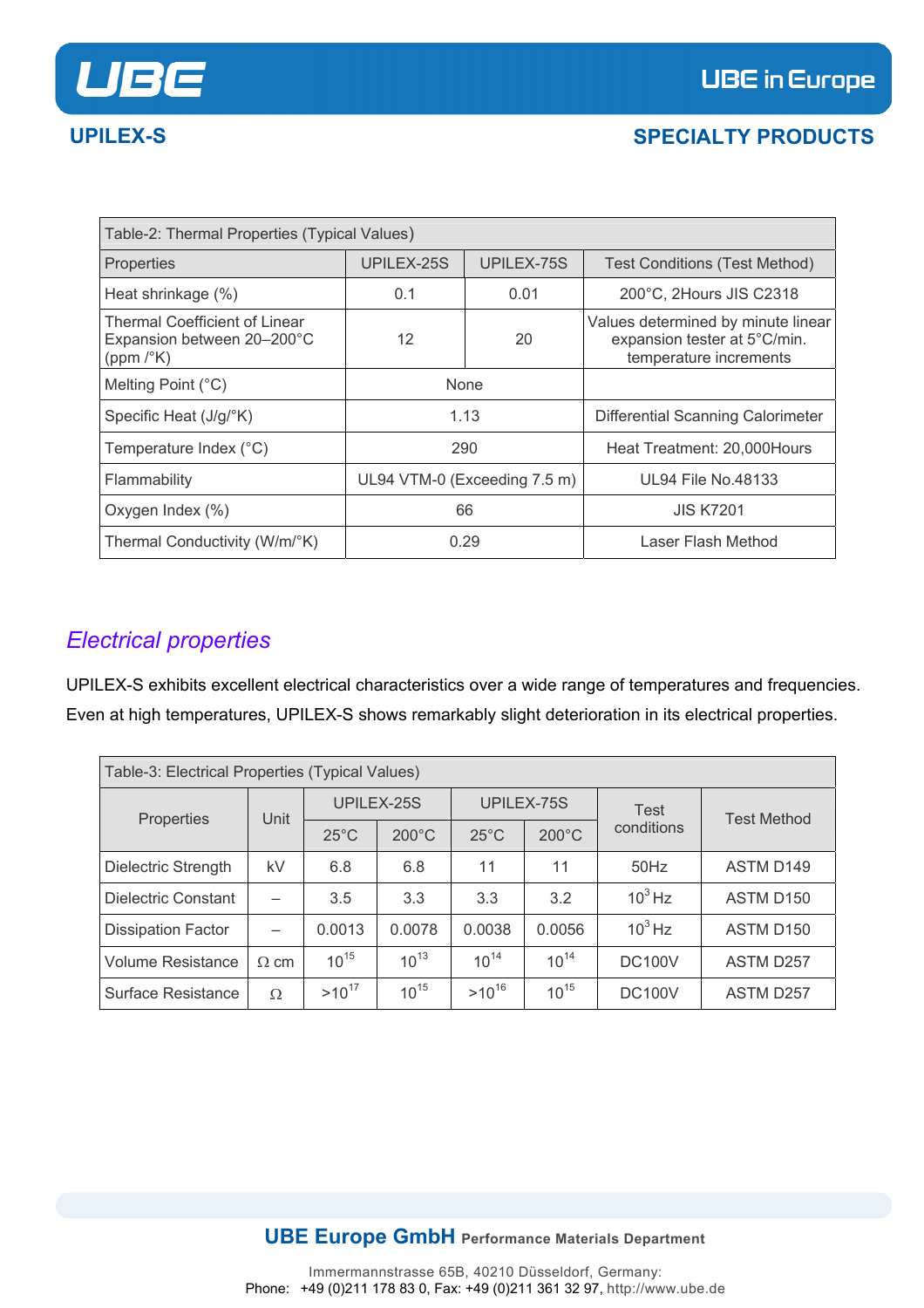

# *Chemical-Resistance Properties*

UPILEX-S is insoluble in all organic solvents, and is sufficiently resistant to virtually any chemicals, including inorganic acid and alkali solution etc. UPILEX-S retains its physical properties and superior dimensional stability even when exposed to chemicals.

| Table-4-1: Chemical Properties: water absorption and gas permeability (Typical Values) |                                   |                         |                                |                    |  |  |  |
|----------------------------------------------------------------------------------------|-----------------------------------|-------------------------|--------------------------------|--------------------|--|--|--|
| Properties                                                                             |                                   | UPILEX-25S              | <b>Test Conditions</b>         | <b>Test Method</b> |  |  |  |
|                                                                                        |                                   | 1.4%                    | Immersion in $H_2O$ @23°C, 24h | ASTM D570          |  |  |  |
| <b>Water Absorption</b>                                                                |                                   | 0.8%                    | Equilibrium at 60%RH, 50°C     |                    |  |  |  |
|                                                                                        | <b>Water Vapor</b>                | $1.7$ g/m <sup>2</sup>  | At 38°C, 90%RH for 24 h        | ASTM E96           |  |  |  |
| <b>Gas Permeability</b>                                                                | $0.8$ ml/m <sup>2</sup><br>Oxygen |                         |                                | ASTM D1434         |  |  |  |
|                                                                                        | Carbon Dioxide                    | $1.2$ ml/m <sup>2</sup> | At 30°C, 1 bar for 24 h        |                    |  |  |  |

| Table-4-2: Chemical Resistant Properties of UPILEX-25S (Typical Values, Unit %) |                                                    |                                                                                                        |    |                    |                                          |           |  |
|---------------------------------------------------------------------------------|----------------------------------------------------|--------------------------------------------------------------------------------------------------------|----|--------------------|------------------------------------------|-----------|--|
|                                                                                 | Resistance to                                      | <b>Modulus</b><br>Elongation<br>Strength<br><b>Test Conditions</b><br>Retained<br>Retained<br>Retained |    | <b>Test Method</b> |                                          |           |  |
|                                                                                 | 10% NaOH                                           | 80                                                                                                     | 60 | 95                 | Immersion $@$ 25 $^{\circ}$ C for 5 days |           |  |
|                                                                                 | <b>Glatial Acetic Acid</b><br>CH <sub>3</sub> COOH | 100                                                                                                    | 95 | 100                | Immersion $@$ 110 $°C$ for 5 wks         |           |  |
|                                                                                 | $PH = 1.0$                                         | 95                                                                                                     | 85 | 100                | Immersion $@$ 100 $°C$ for 2 wks         | ASTM D882 |  |
| H <sub>2</sub> O                                                                | $PH = 4.2$                                         | 95                                                                                                     | 85 | 100                | Immersion $@$ 100 $°C$ for 2 wks         |           |  |
|                                                                                 | $PH = 8.9$                                         | 95                                                                                                     | 85 | 100                | Immersion $@$ 100 $°C$ for 2 wks         |           |  |
|                                                                                 | $PH = 10.0$                                        | 95                                                                                                     | 85 | 100                | Immersion $@$ 100°C for 4 days           |           |  |

| Table-4.3: Dimensional Stability: Immersed in Chemicals of UPILEX-25S (Typical Values, Unit: %) |         |         |                                                           |  |  |  |  |
|-------------------------------------------------------------------------------------------------|---------|---------|-----------------------------------------------------------|--|--|--|--|
| Chemicals                                                                                       | $MD*$   | $TD^*$  | Immersion Conditions                                      |  |  |  |  |
| Ferric Chloride (37%)                                                                           | $-0.01$ | $+0.01$ | at room Temperature for 10 minutes                        |  |  |  |  |
| Cupric Chloride (37%)                                                                           | $+0.01$ | $-0.01$ | at room Temperature for 10 minutes                        |  |  |  |  |
| 5% Sodium Hydroxide                                                                             | $-0.02$ | $+0.03$ | at 60°C for 30 minutes                                    |  |  |  |  |
| Isopropanol                                                                                     | $-0.00$ | $+0.01$ | at room Temperature for 10 minutes                        |  |  |  |  |
| Methyl Ethyl Ketone                                                                             | $-0.01$ | $-0.00$ | at room Temperature for 10 minutes                        |  |  |  |  |
| Methylene Chloride/Trichloroethane (Mixed)                                                      | $-0.00$ | $+0.00$ | at room Temperature for 10 minutes                        |  |  |  |  |
| 2N-Hydrochloric Acid                                                                            | $-0.00$ | $-0.00$ | at room Temperature for 10 minutes                        |  |  |  |  |
|                                                                                                 |         |         | $MD^*$ = Machine Direction, $TD^*$ = Transverse Direction |  |  |  |  |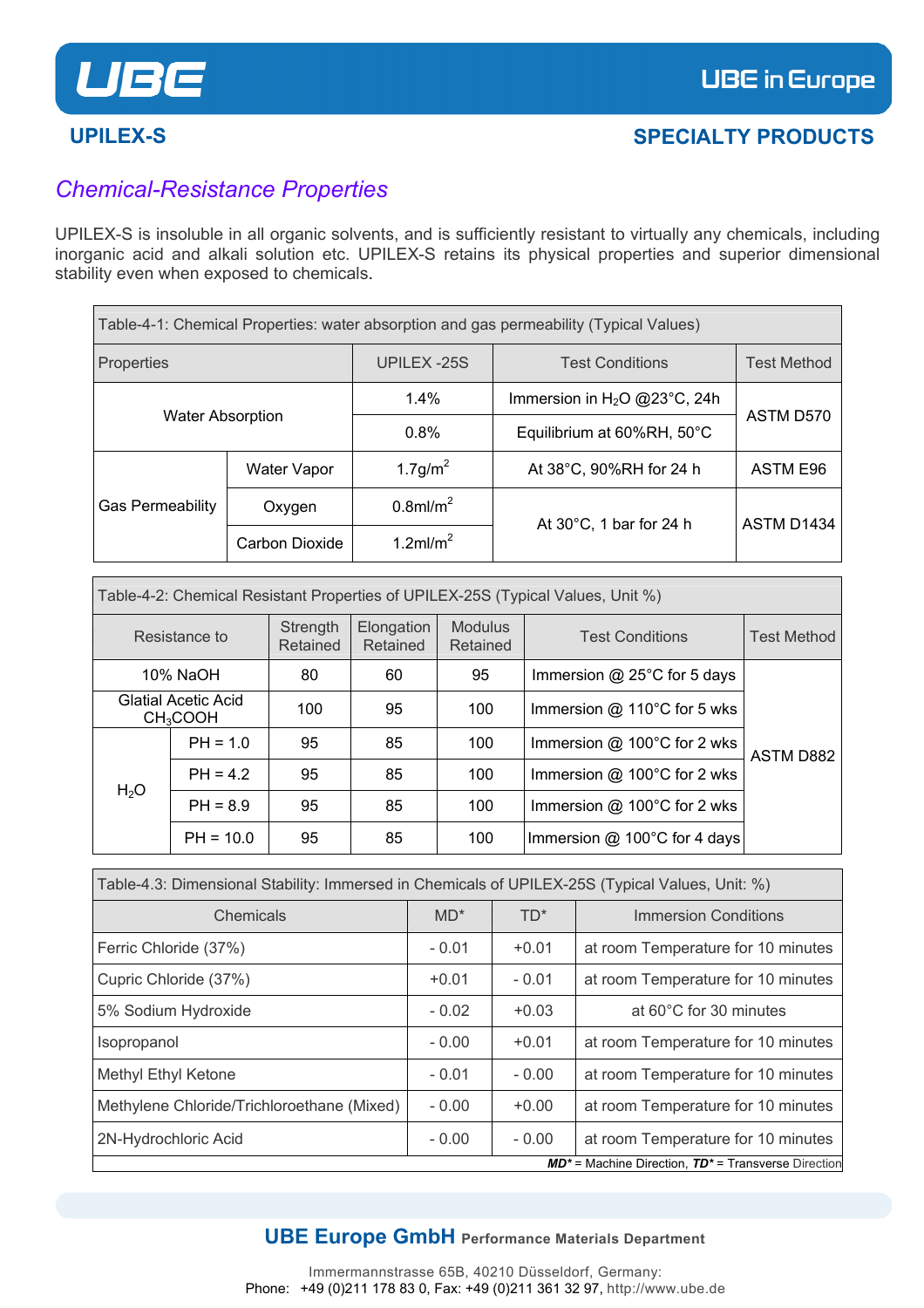

### *Environmental Resistance*

UPILEX-S features low water absorption and hygroscopic expansion. Another advantage of UPILEX-S is its low absorption/desorption speeds and superior weather resistance.







#### **UBE Europe GmbH Performance Materials Department**

Immermannstrasse 65B, 40210 Düsseldorf, Germany: Phone: +49 (0)211 178 83 0, Fax: +49 (0)211 361 32 97, http://www.ube.de